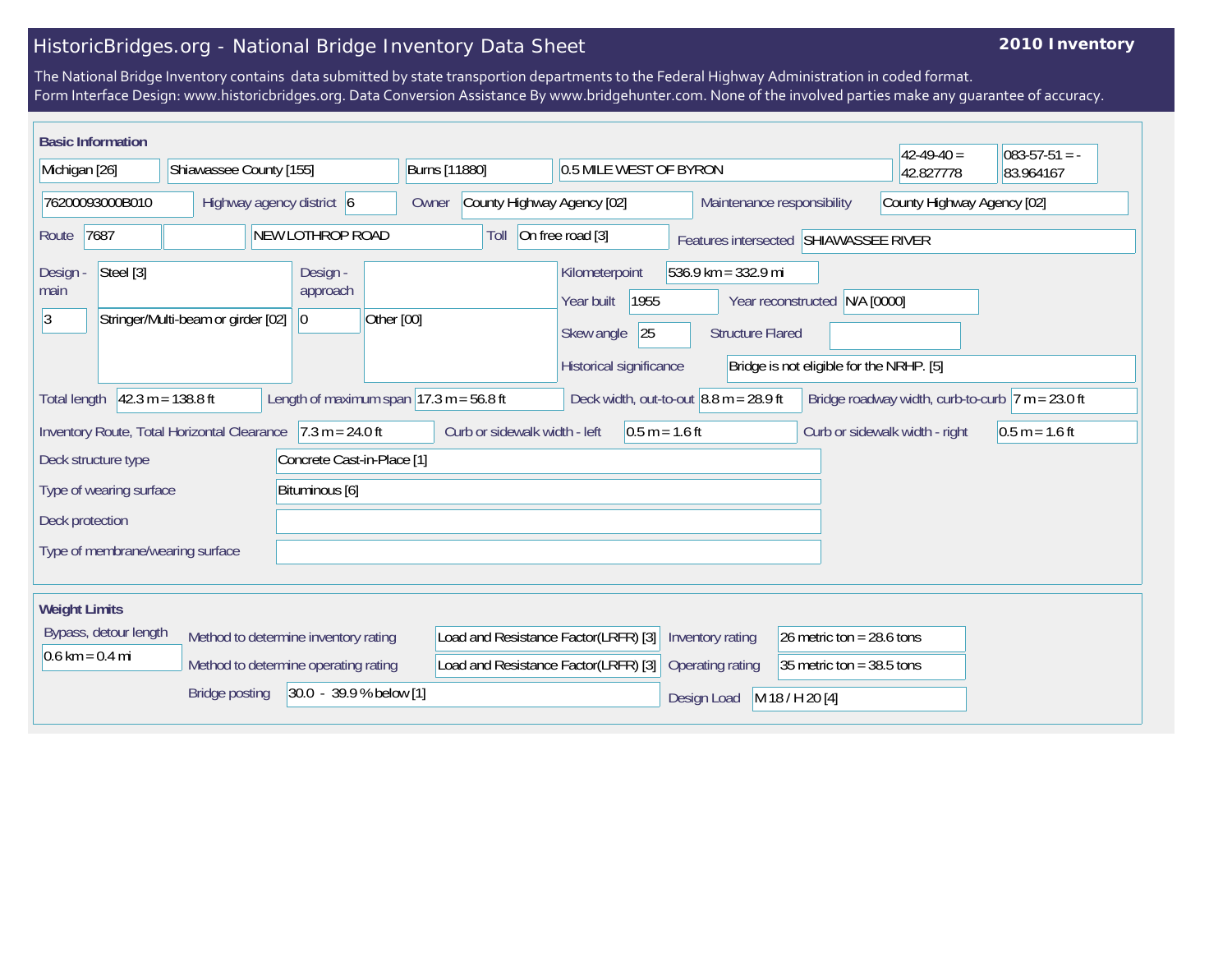| <b>Functional Details</b>                                                              |                                                                                         |                                                                        |  |  |  |  |  |  |
|----------------------------------------------------------------------------------------|-----------------------------------------------------------------------------------------|------------------------------------------------------------------------|--|--|--|--|--|--|
| 1287<br>Average daily truck traffi<br>Average Daily Traffic                            | Year 1998<br>Future average daily traffic<br>$ 10\rangle$<br>%                          | 2310<br>2018<br>Year                                                   |  |  |  |  |  |  |
| Road classification<br>Major Collector (Rural) [07]                                    | Lanes on structure 2                                                                    | Approach roadway width<br>$9.1 m = 29.9 ft$                            |  |  |  |  |  |  |
| Type of service on bridge Highway [1]                                                  | Direction of traffic 2 - way traffic [2]                                                | Bridge median                                                          |  |  |  |  |  |  |
| No parallel structure exists. [N]<br>Parallel structure designation                    |                                                                                         |                                                                        |  |  |  |  |  |  |
| Type of service under bridge<br>Waterway [5]                                           | Navigation control<br>Lanes under structure<br>$ 0\rangle$                              |                                                                        |  |  |  |  |  |  |
| $0 = N/A$<br>Navigation vertical clearanc                                              | Navigation horizontal clearance $ 0 = N/A $                                             |                                                                        |  |  |  |  |  |  |
| Minimum navigation vertical clearance, vertical lift bridge                            |                                                                                         | Minimum vertical clearance over bridge roadway<br>$99.99 m = 328.1 ft$ |  |  |  |  |  |  |
| Minimum lateral underclearance reference feature Feature not a highway or railroad [N] |                                                                                         |                                                                        |  |  |  |  |  |  |
| Minimum lateral underclearance on right $99.9 =$ Unlimited                             | Minimum lateral underclearance on left $0 = N/A$                                        |                                                                        |  |  |  |  |  |  |
| Minimum Vertical Underclearance $ 0 = N/A$                                             | Minimum vertical underclearance reference feature Feature not a highway or railroad [N] |                                                                        |  |  |  |  |  |  |
| Appraisal ratings - underclearances N/A [N]                                            |                                                                                         |                                                                        |  |  |  |  |  |  |
|                                                                                        |                                                                                         |                                                                        |  |  |  |  |  |  |
| <b>Repair and Replacement Plans</b>                                                    |                                                                                         |                                                                        |  |  |  |  |  |  |
| Type of work to be performed                                                           | Work done by                                                                            |                                                                        |  |  |  |  |  |  |
|                                                                                        | Bridge improvement cost                                                                 | Roadway improvement cost                                               |  |  |  |  |  |  |
|                                                                                        | Length of structure improvement                                                         | Total project cost                                                     |  |  |  |  |  |  |
|                                                                                        | Year of improvement cost estimate                                                       |                                                                        |  |  |  |  |  |  |
|                                                                                        | Border bridge - state                                                                   | Border bridge - percent responsibility of other state                  |  |  |  |  |  |  |
|                                                                                        | Border bridge - structure number                                                        |                                                                        |  |  |  |  |  |  |